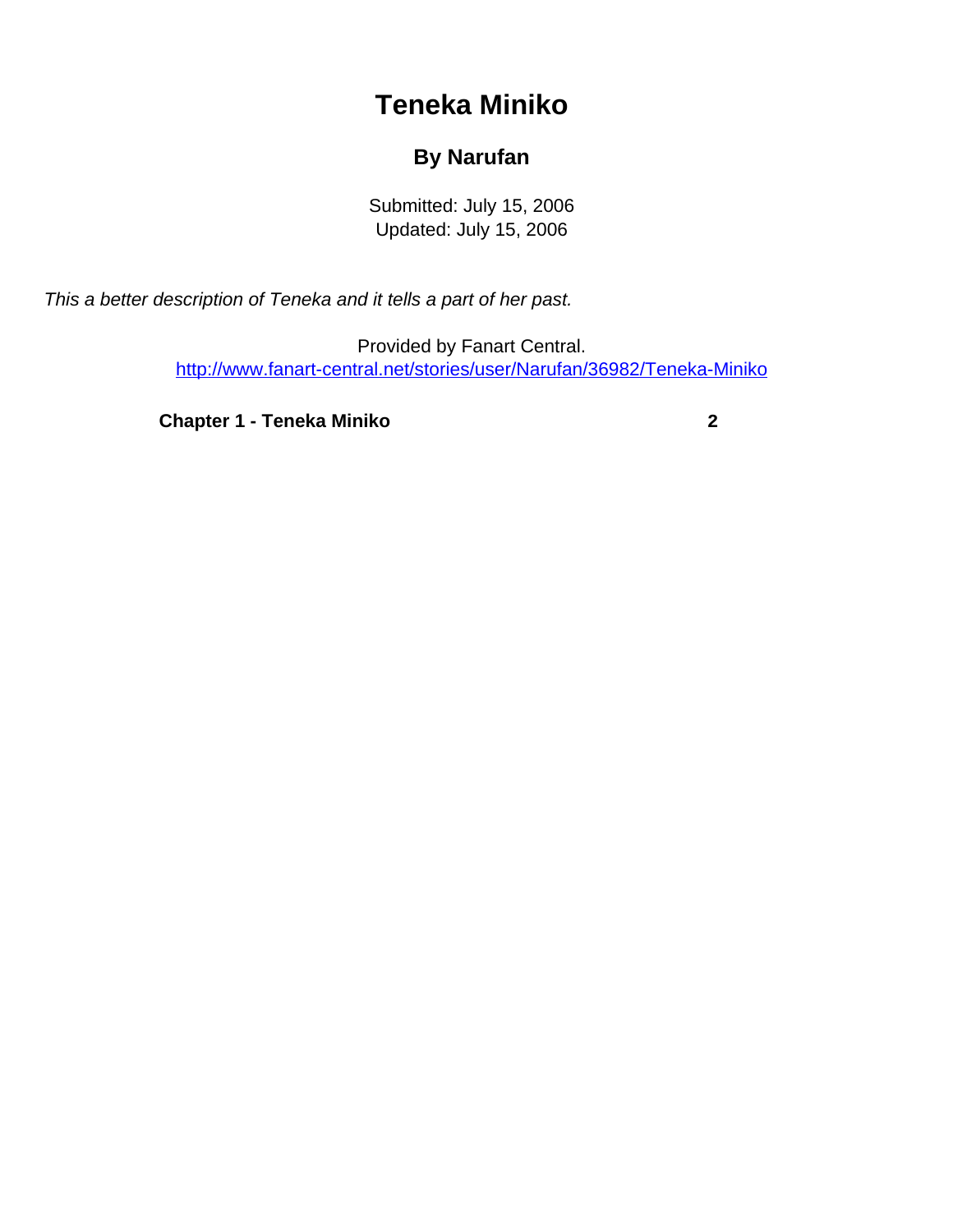## **1 - Teneka Miniko**

<span id="page-1-0"></span>My OC storie line:

Her name is Teneka Miniko.She is from the hidden Mist village.Her jutsu are all element based.But her most used one is her sword summon.Her clan has been the one's that protect the earth from unwanted things.(demons evil ect.)Teneka can summon the black dimond Baldeon.(or Shinjouni bladeon)Her clan was a killed by the Akatsuki one night when they were after her.

The same night, she left the village and was found by Gai's team.(heh random)she is now living in Konoha.She has a demon sealed within her, the flame tiger.(Kimiko.)(why the akatsuki were after her).

She has long black hair that reaches her waist and is red tipped.Her hair also drapes over her face and is red tipped too.Her eyes are a dark aquamarine and has no pupils.She wears a red tank top and black pants that cover her feet.She wears her headband around her neck.She wears bandages around both of